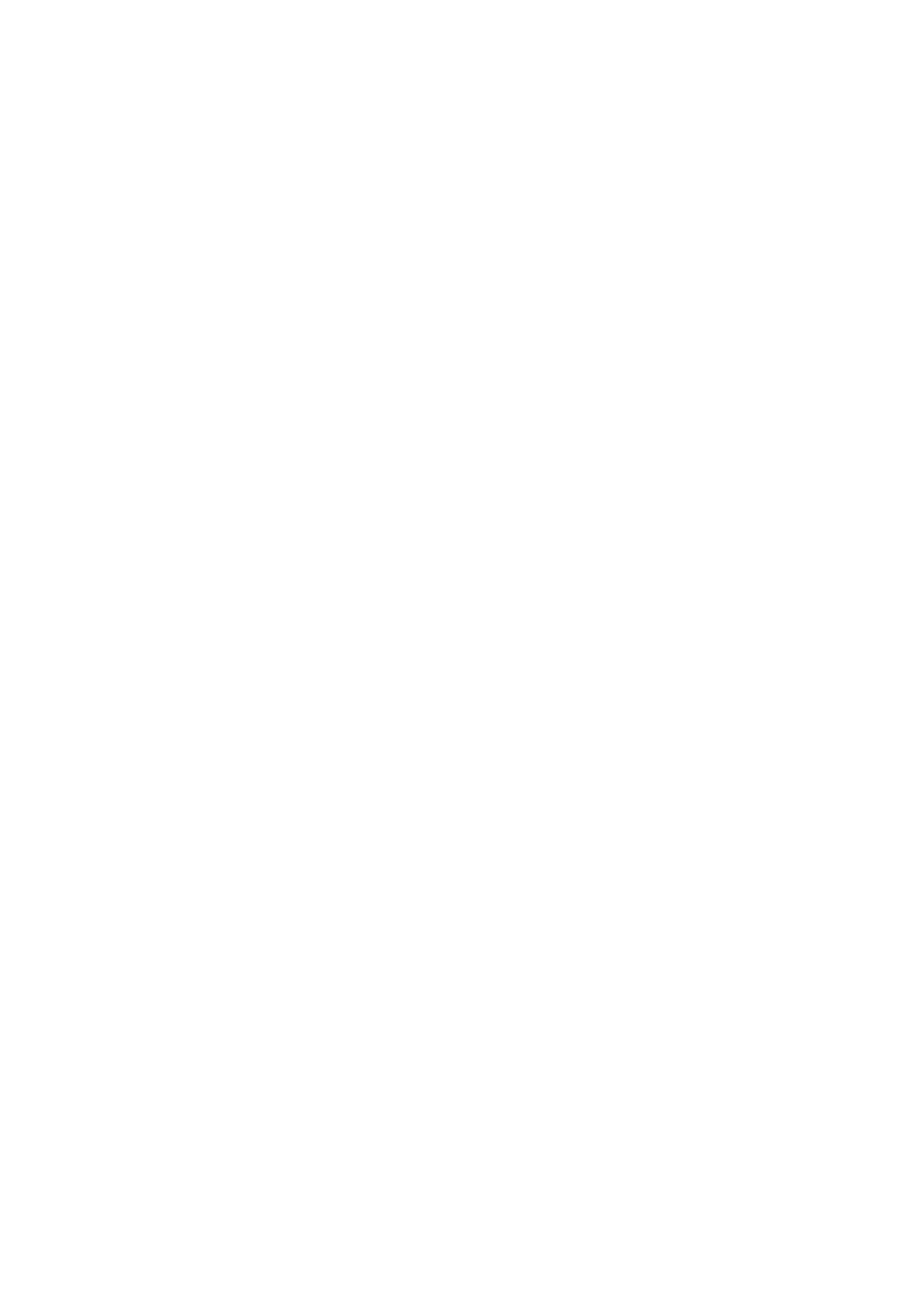

## Voice of the Child … so what difference will it make?

# Wishes and Feelings



**Version 2 | November 2016**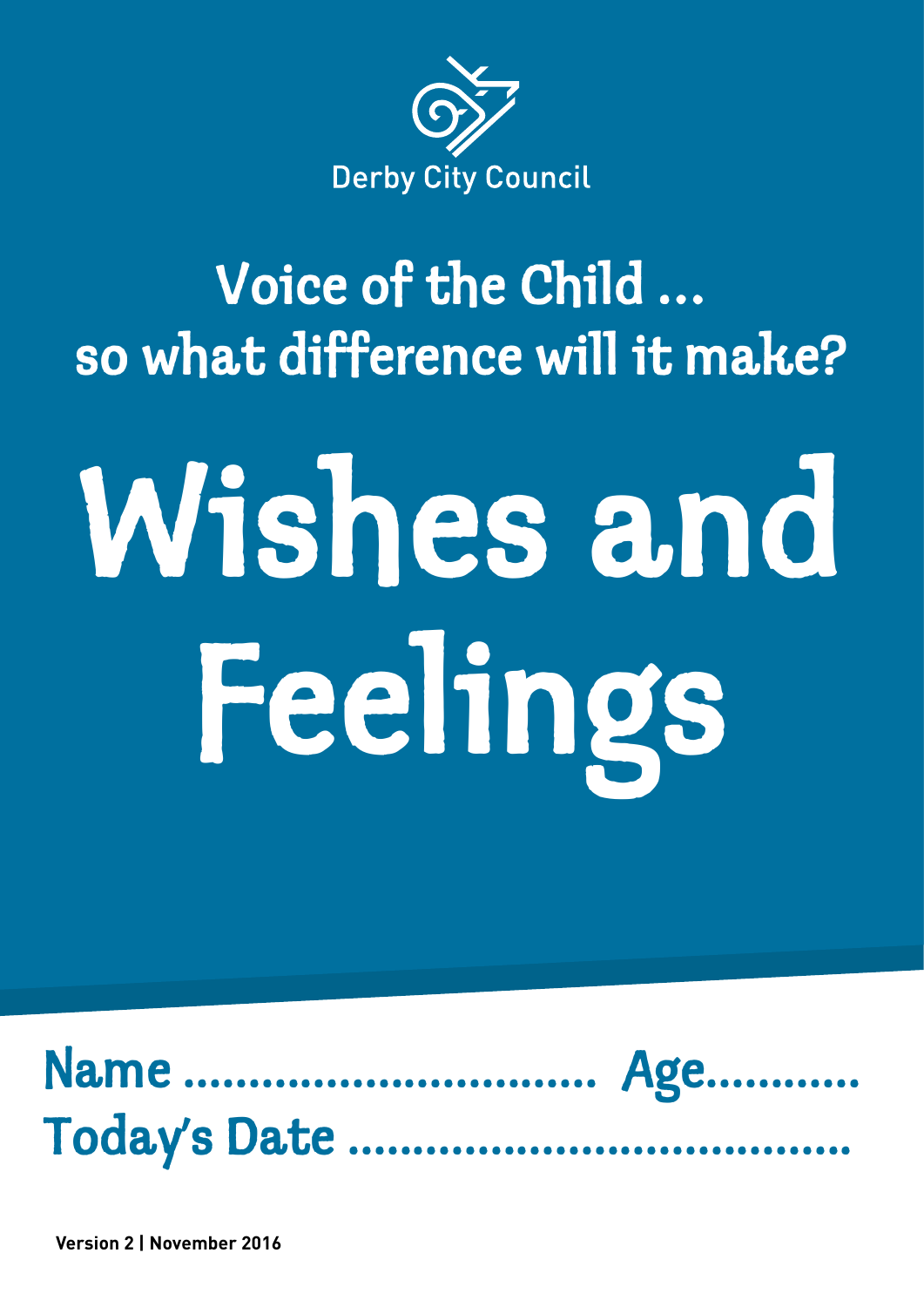# My wishes and feelings

i wish the meeting to know:

Please write or draw a picture

Most of the time at home i feel: **If all in** Most of the time at school, college or training i feel: